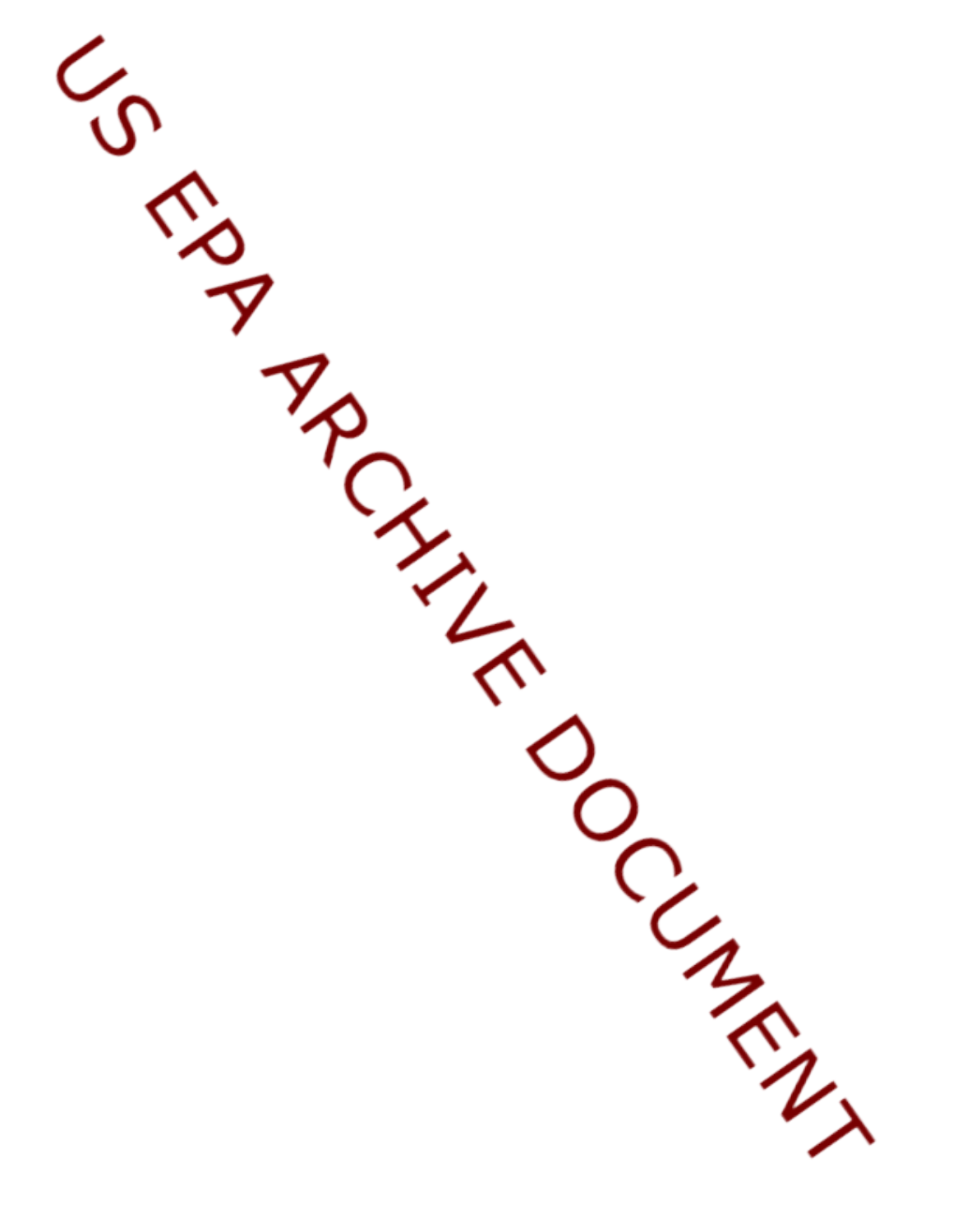## **THE ENVIRONMENTAL TECHNOLOGY VERIFICATION**







# **ETV Joint Verification Statement**

|                             | TECHNOLOGY TYPE: TUNABLE DIODE LASER (TDL)<br><b>OPEN-PATH MONITOR</b>  |                       |                              |
|-----------------------------|-------------------------------------------------------------------------|-----------------------|------------------------------|
| <b>APPLICATION:</b>         | <b>MONITORING AIR QUALITY</b>                                           |                       |                              |
|                             | TECHNOLOGY NAME: LasIR® TDL Open-Path Monitor                           |                       |                              |
| <b>COMPANY:</b>             | <b>UNISEARCH Associates Inc.</b>                                        |                       |                              |
| <b>ADDRESS:</b>             | 96 Bradwick Drive<br><b>Concord, Ontario</b><br>Canada L4K1K8           | <b>PHONE:</b><br>FAX: | 905-669-3547<br>905-669-8652 |
| <b>WEB SITE:</b><br>E-MAIL: | http://www.unisearch-associates.com<br>gmackay@unisearch-associates.com |                       |                              |

The U.S. Environmental Protection Agency (EPA) has created the Environmental Technology Verification (ETV) Program to facilitate the deployment of innovative or improved environmental technologies through performance verification and dissemination of information. The goal of the ETV Program is to further environmental protection by substantially accelerating the acceptance and use of improved and cost-effective technologies. ETV seeks to achieve this goal by providing high quality, peer reviewed data on technology performance to those involved in the design, distribution, financing, permitting, purchase, and use of environmental technologies.

ETV works in partnership with recognized standards and testing organizations; stakeholder groups which consist of buyers, vendor organizations, and permitters; and with the full participation of individual technology developers. The program evaluates the performance of innovative technologies by developing test plans that are responsive to the needs of stakeholders, conducting field or laboratory tests (as appropriate), collecting and analyzing data, and preparing peer reviewed reports. All evaluations are conducted in accordance with rigorous quality assurance protocols to ensure that data of known and adequate quality are generated and that the results are defensible.

The Advanced Monitoring Systems (AMS) Center, one of 12 technology areas under ETV, is operated by Battelle in cooperation with EPA's National Exposure Research Laboratory. AMS has recently evaluated the performance of optical open-path monitors used to determine pollutants in outdoor air. This verification statement provides a summary of the test results for the UNISEARCH LasIR TDL Open-Path Monitor.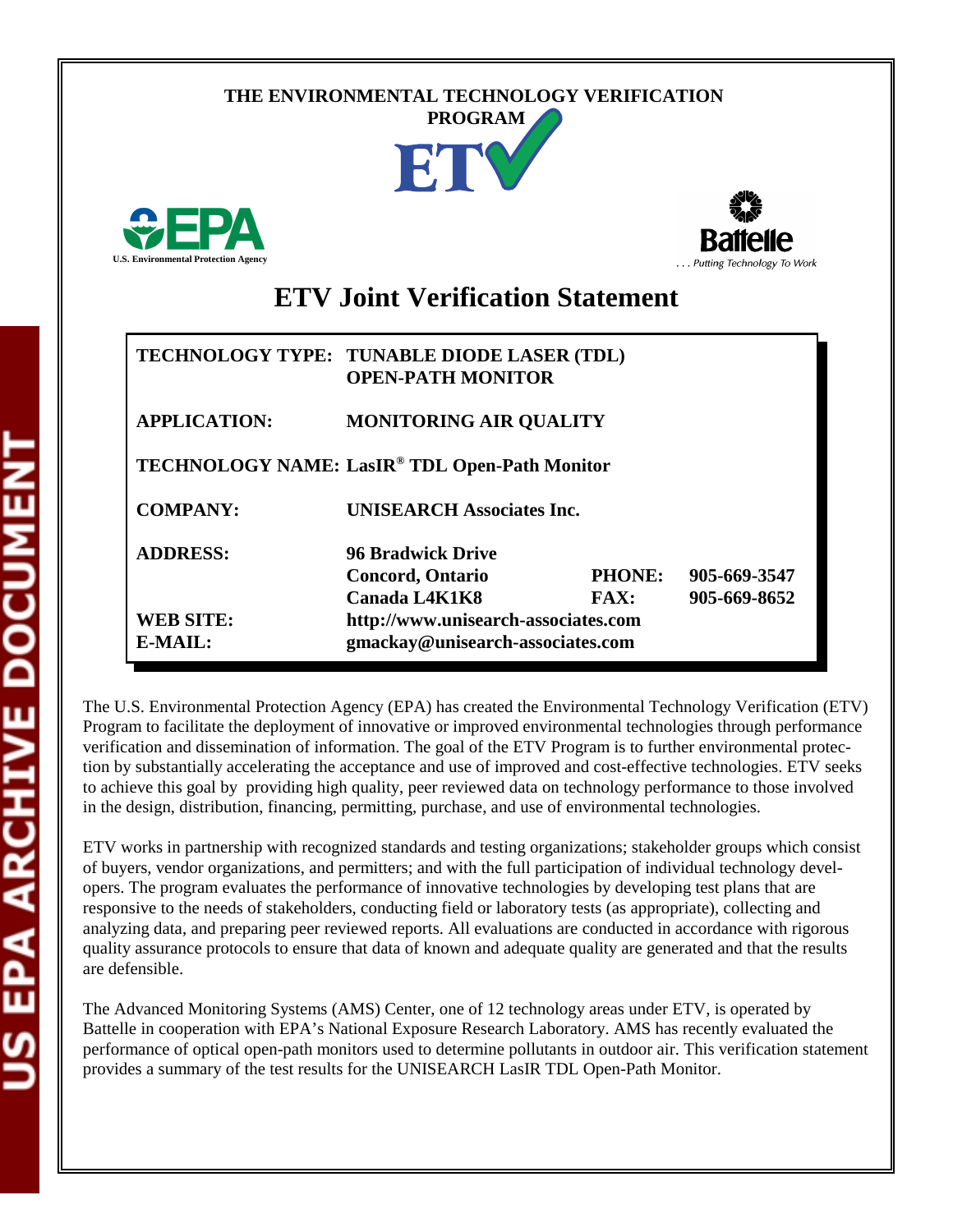### **VERIFICATION TEST DESCRIPTION**

The verification test described in this report was designed to challenge the LasIR in a manner similar to that which would be experienced in field operations. An optically transparent gas cell filled with known concentrations of a target gas (ammonia, HF, or methane) was inserted into the optical path of the monitor, simulating a condition where the target gas would be present in the ambient air. The monitor was challenged with a target gas, and the resulting measurement was compared to the known concentration of the target gas. The gases were measured in a fixed sequence between May 22 and 26, 2000, at a Battelle outdoor test site near West Jefferson, Ohio.

The target gases were measured at different concentrations, path lengths, integration times, and source intensities to assess the minimum detection limit (MDL), source strength linearity, concentration linearity, accuracy, precision, and sensitivity to atmospheric interferences of the LasIR. The MDL was calculated for each target gas by supplying pure nitrogen to the test cell in the optical path of the monitor and taking a series of 25 measurements using an integration time of either 1 or 5 minutes. Source strength linearity was investigated by measuring the effects of reducing the source intensity on the monitor's performance. Concentration linearity was investigated by challenging the monitor with each target gas at test cell concentrations ranging between 40 and 800 ppm. Accuracy and precision of the monitor relative to the gas standards were verified by introducing known concentrations of the target gas into the cell. The effects of interfering gases were established by supplying the gas cell with a target gas and varying the distance (path length) between the source and detector.

Quality assurance (QA) oversight of verification testing was provided by Battelle and EPA. Battelle QA staff conducted a technical systems audit and a data quality audit of 10% of the test data. Battelle testing staff conducted a performance evaluation audit, which was reviewed by QA staff. EPA QA staff conducted an independent on-site technical system audit.

### **TECHNOLOGY DESCRIPTION**

The LasIR uses a TDL to measure concentrations of HF, HCl, CH<sub>4</sub>, H<sub>2</sub>, CO, CO<sub>2</sub>, NH<sub>3</sub>, C<sub>2</sub>H<sub>4</sub>, C<sub>2</sub>H<sub>4</sub>, NO, and NO2. The LasIR controller houses the laser, its temperature and current control circuits, a reference cell used to lock the absorption feature to line center, an audit cell into which a known concentration of the gas being measured may be introduced for calibration purposes, and a computer to operate the system and process and store the measurement data. The controller can be placed indoors or outdoors and is connected by a fiber optic cable to the measurement sensors, which can be located kilometers away. A number of sensors can be operated from the controller simultaneously. The response of the system for most gases is in the range of a few parts per million per meter.The light from the laser, which is mounted, with its focusing optics, in a thermoelectric cooler, is transferred by a fiber optic cable to a telescope, through the open path, onto a retroreflector, and back to the telescope. About 10% of the light is split off before entering the telescope and directed through a small internal cell containing the gas being measured and then to the reference detector. This reference signal is used to lock the laser to the selected absorption feature and may also act as a transfer calibration standard.

#### **VERIFICATION OF PERFORMANCE**

**Minimum Detection Limit:** The LasIR exhibited detection limits of 0.09 and 1.21 ppm\*m for methane, 0.13 to 0.23 ppm\*m for HF, and 1.05 to 13.7 ppm\*m for ammonia. In these field tests, there was no strong trend in detection limits with either path length or integration time for the target gases.

**Source Strength Linearity:** The tests of the LasIR to determine the effects of source strength showed that there was no consistent degradation of the monitor's performance with a decrease in source strength of up to 72%. The LasIR showed a maximum deviation of 0.019 ppm at a path-average concentration of 0.454 ppm over 220 meters, over this range of reduction in source strength.